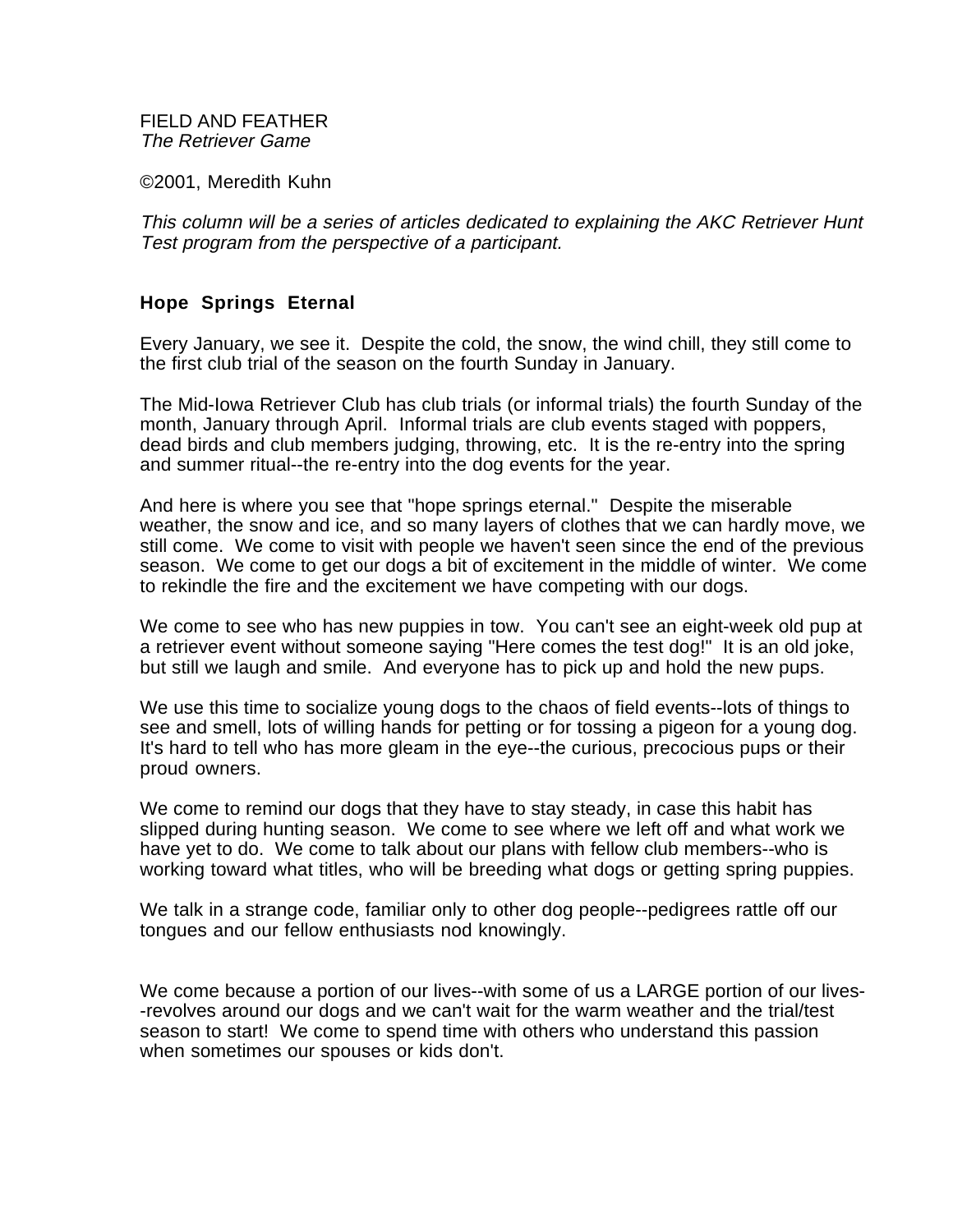We come to shake off the cobwebs in our minds cluttered with work and family and other obligations.

When we aren't crouched in the in the field, sitting on a bucket of frozen ducks gunning for an event or at the line with our teeth chattering, we sit in our trucks that have fogged windows and smell of sweet, warm dog. Or we stand in small groups in the club house, warming ourselves around the wood burning stove, swapping stories. We will bitch about the cold and the miserable conditions. But we will do it again--in four weeks at the next club trial! And we will dream of spring and water work and the start of the "real" season.

## \*\*\*\*\*\*\*\*\*\*\*\*

A couple of columns ago, I talked about how you can use the winter to play games with your retriever, like hunting up bumpers hidden in the snow. I talked about how one of my dogs loves to carry hats, gloves or socks and how I never have to bend over to pick anything up. Well, I discovered the true depth of her retrieving desire and desire to please me a few weeks ago!

We saw an opossum in the yard, wandering around after a deep snow, looking for food. It disappeared into the snow-laden bushes around the house. Since we were heading out to do some training, I let BJ out and jokingly told her "Find it! Hunt it up!" and I headed for the truck. Before I knew it, my husband had a very strange look on his face and he was urging me to turn around. There was BJ, calmly trotting across the yard to me, with a possum in her mouth! One of my other dogs was trying to get her to relinquish her price, but nothing doing. Meredith said hunt it up, so she was delivering it to me.

The possum was unhurt, playing "possum" quite convincingly. If you have never had the opportunity to see a possum in this ultimate self-preservation mode, the mouth hangs open, drool strings dangle from the lips, the eyes are glazed, the tongue sticks out. BJ came to me, went to the heel position, sat and presented me with this "wonderful" prize. I thanked her, took the possum by the tail and removed it from her mouth. Then I tossed it over the fence into the pasture where it landed in the deep snow and kept its "dead" game going for quite a while before it popped up and ambled into the timber.

Just a subtle reminder that BJ takes her job very seriously...even at 11 years old!

I also mentioned that my winter project was getting a CD on my Master Hunter, Scarlett. I figured the big challenge would be getting her to sit in front of me on the recall instead of finishing like we do in the field. Well, that hasn't been the half of it! She is totally BORED with obedience work. No bribe or motivation--short of me having a duck in my mouth--will get her to even pretend she likes it. We attended classes preparing for competition. She dragged her feet, lagged, day-dreamed. Between classes, we worked every night and weekend in the yard, down the drive. She seemed to be doing okay, but the next class would show again how disinterested she was in the whole process.